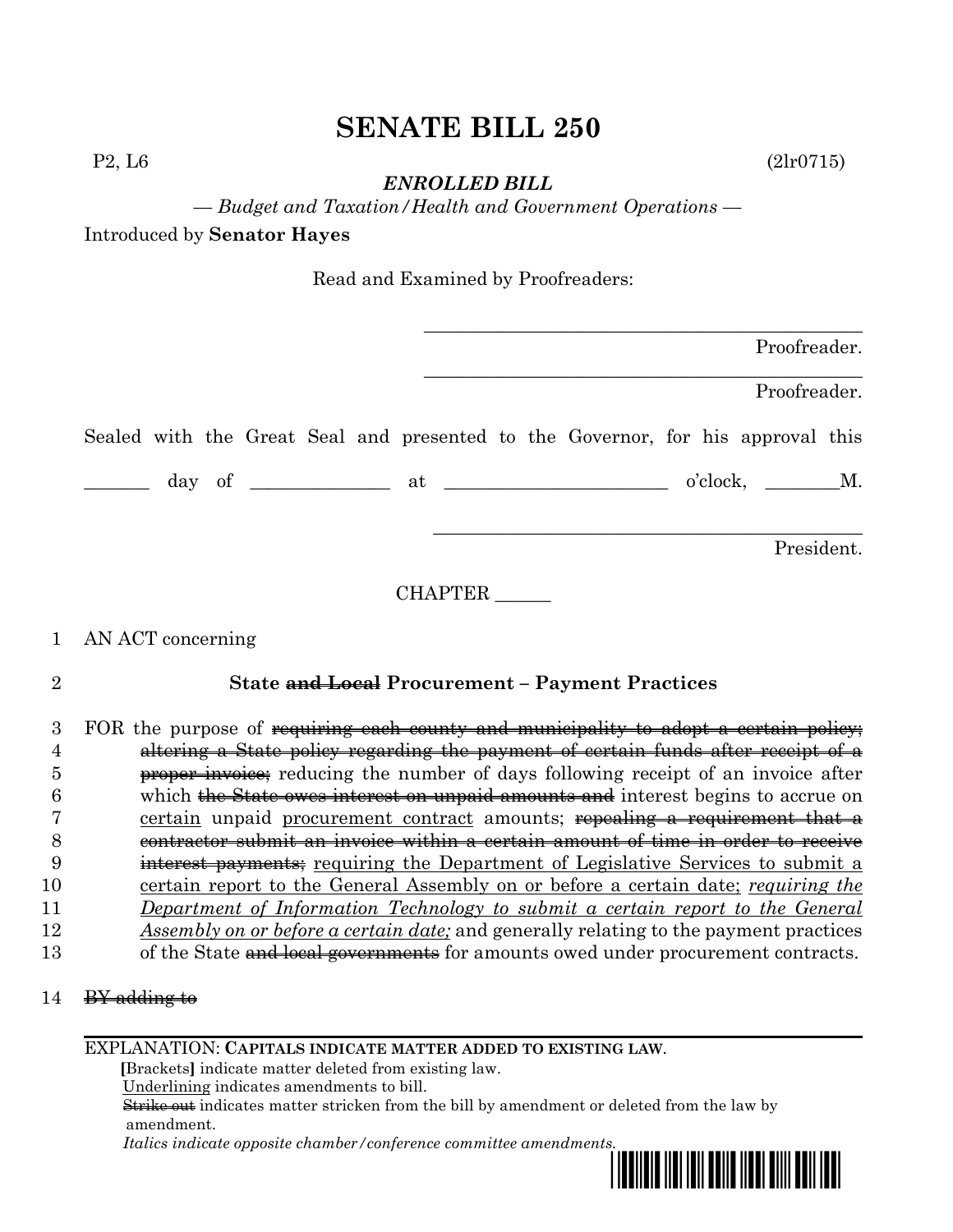**SENATE BILL 250**

| T<br>$\overline{2}$<br>3<br>4 | Article – Local Government<br>Section 1-404<br>Annotated Code of Maryland<br>(2013 Volume and 2021 Supplement)                                                                                                                                                   |
|-------------------------------|------------------------------------------------------------------------------------------------------------------------------------------------------------------------------------------------------------------------------------------------------------------|
| 5<br>6<br>8<br>9              | BY repealing and reenacting, with amendments,<br>Article – State Finance and Procurement<br>Section 15-103 through 15-105 15-104<br>Annotated Code of Maryland<br>(2021 Replacement Volume)                                                                      |
| 10<br>11                      | SECTION 1. BE IT ENACTED BY THE GENERAL ASSEMBLY OF MARYLAND,<br>That the Laws of Maryland read as follows:                                                                                                                                                      |
| 12                            | Article - Local Government                                                                                                                                                                                                                                       |
| 13                            | ┹╾<br>404.                                                                                                                                                                                                                                                       |
| 14<br>15<br>16<br>17          | NOTWITHSTANDING ANY OTHER LAW, EACH COUNTY AND MUNICIPALITY<br>SHALL ADOPT THE POLICY ESTABLISHED UNDER § 15-103 OF THE STATE FINANCE<br>AND PROCUREMENT ARTICLE WITH REGARD TO PAYMENT FOR GOODS AND<br><b>SERVICES PROCURED BY THE COUNTY OR MUNICIPALITY.</b> |
| 18                            | <b>Article - State Finance and Procurement</b>                                                                                                                                                                                                                   |
| 19                            | $+\frac{103}{2}$                                                                                                                                                                                                                                                 |
| 20<br>21                      | It is the policy of the State to make a payment under a procurement contract within<br><del> 30  15 days:</del>                                                                                                                                                  |
| 22<br>23                      | day on which the payment becomes due under the<br><del>procurement contract; or</del>                                                                                                                                                                            |
| 24                            | if later, after the day on which the unit receives an invoice.<br>$\left(\frac{2}{2}\right)$                                                                                                                                                                     |
| 25                            | $15 - 104.$                                                                                                                                                                                                                                                      |
| 26                            |                                                                                                                                                                                                                                                                  |
| 27                            | Except as provided in $\S$ 15–105 of this subtitle, interest shall accrue at the<br>(a)<br>rate of 9% per annum on any amount that:                                                                                                                              |
| 28<br>29                      | (1)<br>is due and payable by law and under the written procurement contract;<br>and                                                                                                                                                                              |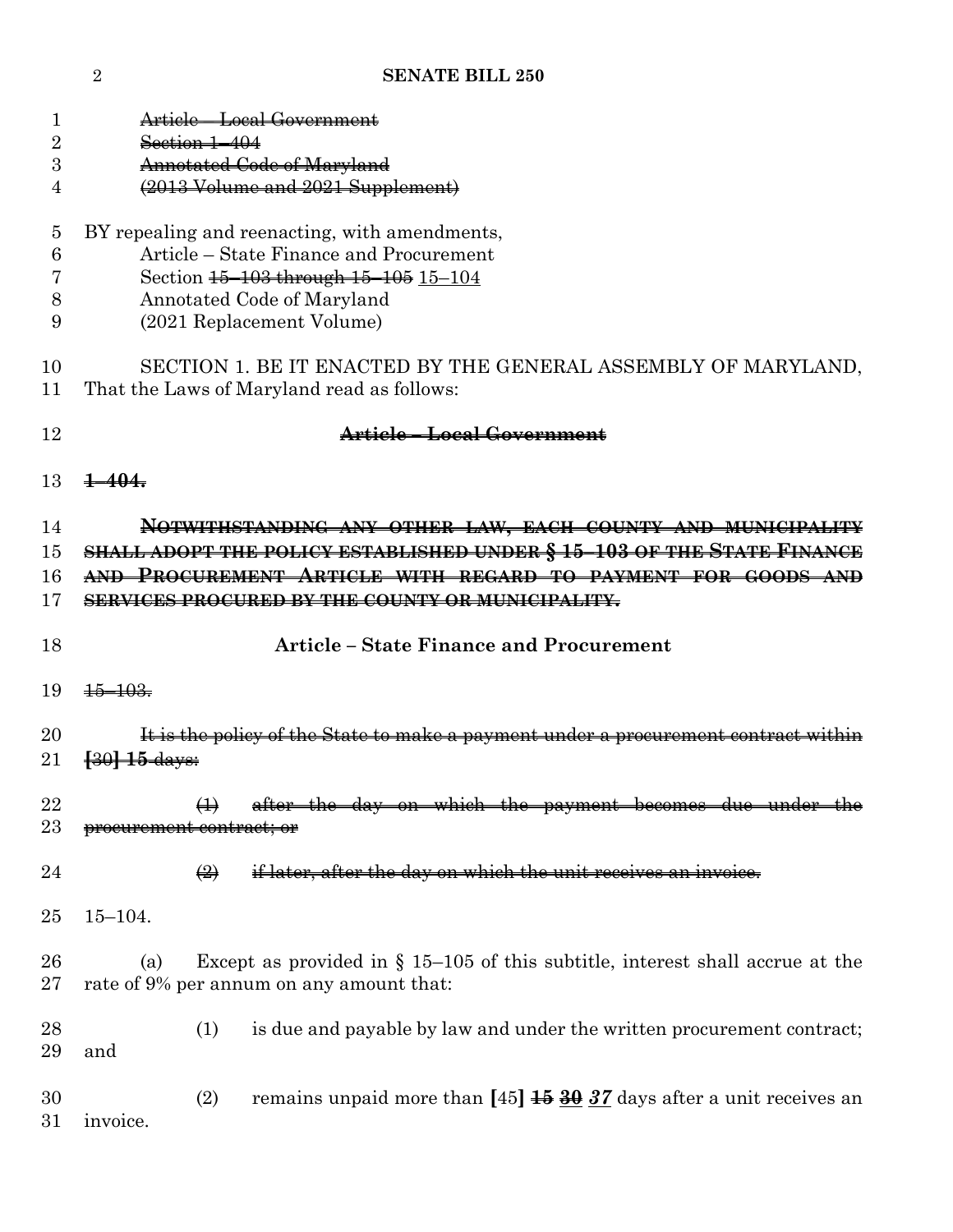#### **SENATE BILL 250** 3

| $\mathbf{1}$        | (b)                                                |                                                      |           | Interest shall accrue beginning on the $\{31st\}$ $\frac{16TH}{16}$ day after:                                                                                                                                                        |
|---------------------|----------------------------------------------------|------------------------------------------------------|-----------|---------------------------------------------------------------------------------------------------------------------------------------------------------------------------------------------------------------------------------------|
| $\overline{2}$<br>3 | (1)<br>or                                          |                                                      |           | the day on which payment becomes due under a procurement contract;                                                                                                                                                                    |
| $\overline{4}$      | (2)                                                |                                                      |           | if later, the day on which the unit receives an invoice.                                                                                                                                                                              |
| 5                   | $\frac{15 - 105}{100}$                             |                                                      |           |                                                                                                                                                                                                                                       |
| 6                   |                                                    |                                                      |           | A unit is not liable under § 15-104 of this subtitle for interest:                                                                                                                                                                    |
| 7<br>8              | $\leftrightarrow$                                  |                                                      |           | funless within 30 days after the date on the State's check for the<br>amount on which the interest accrued, the contractor submits an invoice for the interest;                                                                       |
| 9                   | $\bigoplus$                                        |                                                      |           | if a contract claim has been filed under Subtitle 2 of this title;                                                                                                                                                                    |
| 10<br>11            | unit receives an invoice; or                       | $\left\{ \left( 3\right) \right\}$ $\left( 2\right)$ |           | accruing more than 1 year after the [31st] 16TH day after the                                                                                                                                                                         |
| 12                  |                                                    | $\left(\frac{4}{3}\right)$                           |           | on an amount that represents unpaid interest.                                                                                                                                                                                         |
| 13<br>14<br>15      |                                                    |                                                      |           | SECTION 2. AND BE IT FURTHER ENACTED, That, on or before December 1,<br>2022, the Department of Legislative Services shall report to the General Assembly, in<br><u>accordance with § 2–1257 of the State Government Article, on:</u> |
| 16                  | (1)                                                |                                                      |           | for each unit of State government:                                                                                                                                                                                                    |
| 17<br>18            | processing procurement contract payments;          | (i)                                                  |           | the number of unit staff whose work responsibilities involve                                                                                                                                                                          |
| 19<br>20            | process procurement contract payment; and          | (ii)                                                 |           | the number of vacancies for positions that would be assigned to                                                                                                                                                                       |
| 21                  |                                                    | (iii)                                                |           | for at least the prior 3 fiscal years:                                                                                                                                                                                                |
| 22<br>$23\,$        | contract payment;                                  |                                                      | <u>1.</u> | the average time for the unit to process a procurement                                                                                                                                                                                |
| 24<br>$25\,$        | are:                                               |                                                      | 2.        | the percentage of procurement contract payments that                                                                                                                                                                                  |
| 26<br>$27\,$        | <u>becomes due under the procurement contract;</u> |                                                      | A.        | paid within 30 days after the day on which the payment                                                                                                                                                                                |
| 28<br>29            |                                                    |                                                      | <b>B.</b> | paid after 30 days but fewer than 37 days after the day on<br>which the payment becomes due under the procurement contract;                                                                                                           |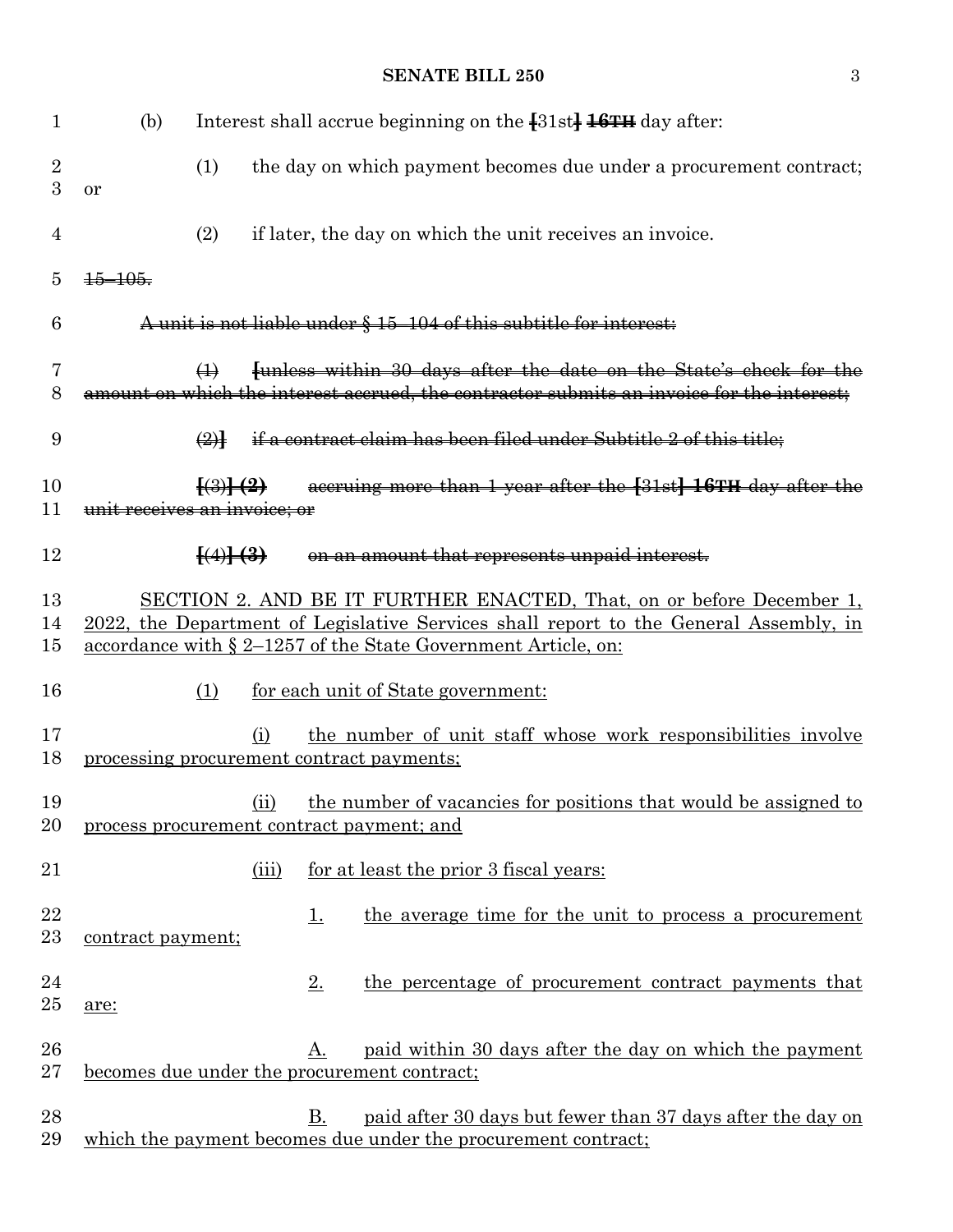### **SENATE BILL 250**

| 1<br>$\overline{2}$                | paid after 37 days but fewer than 45 days after the day on<br>C.<br>which the payment becomes due under the procurement contract; and                                                                                                                                                          |
|------------------------------------|------------------------------------------------------------------------------------------------------------------------------------------------------------------------------------------------------------------------------------------------------------------------------------------------|
| $\boldsymbol{3}$<br>$\overline{4}$ | paid 45 days or more after the day on which the payment<br>D.<br>becomes due under the procurement contract; and                                                                                                                                                                               |
| $\overline{5}$<br>6                | the amount of interest paid by the unit for late payments<br>3.<br>made on procurement contract invoices;                                                                                                                                                                                      |
| 7<br>8                             | based on the information obtained under item (1) of this section, the<br>(2)<br>fiscal impact to the State of:                                                                                                                                                                                 |
| 9<br>10                            | (i)<br><u>reducing the number of days following receipt of an invoice after</u><br>which the State owes interest on unpaid amounts; and                                                                                                                                                        |
| 11<br>12                           | reducing the number of days following receipt of an invoice after<br>(ii)<br>which interest begins to accrue on unpaid amounts; and                                                                                                                                                            |
| 13<br>14                           | the status of the upgrade of the Comptroller's online payment<br>(3)<br>processing portal.                                                                                                                                                                                                     |
| 15                                 | SECTION 3. AND BE IT FURTHER ENACTED, That:                                                                                                                                                                                                                                                    |
| 16<br>17<br>18<br>19               | On or before December 1, 2022, the Department of Information Technology, in<br>(a)<br>consultation with the Comptroller, the Department of Budget and Management, the<br><u>Department of Transportation, the Department of General Services, and the State</u><br>Treasurer, shall report on: |
| 20<br>21                           | the status of the upgrade of the Comptroller's online payment<br>(1)<br>processing portal;                                                                                                                                                                                                     |
| 22<br>$23\,$                       | the status of plans to upgrade the State's Financial Management<br>(2)<br>Information System, including target dates for critical project milestones;                                                                                                                                          |
| 24<br>$25\,$                       | the status of plans to ensure all units of government engaging in<br>(3)<br>procurement utilize electronic systems for the processing of payments; and                                                                                                                                         |
| 26<br>$27\,$                       | the extent to which all electronic payment processing systems used by<br>(4)<br>units of State government can be integrated into one central electronic system.                                                                                                                                |
| 28<br>29<br>30                     | <u>The report required under subsection (a) of this section shall be submitted to</u><br>(b)<br><u>the General Assembly, in accordance with <math>\S 2</math>–1257 of the State Government Article, on or</u><br>before November December 1, 2022.                                             |